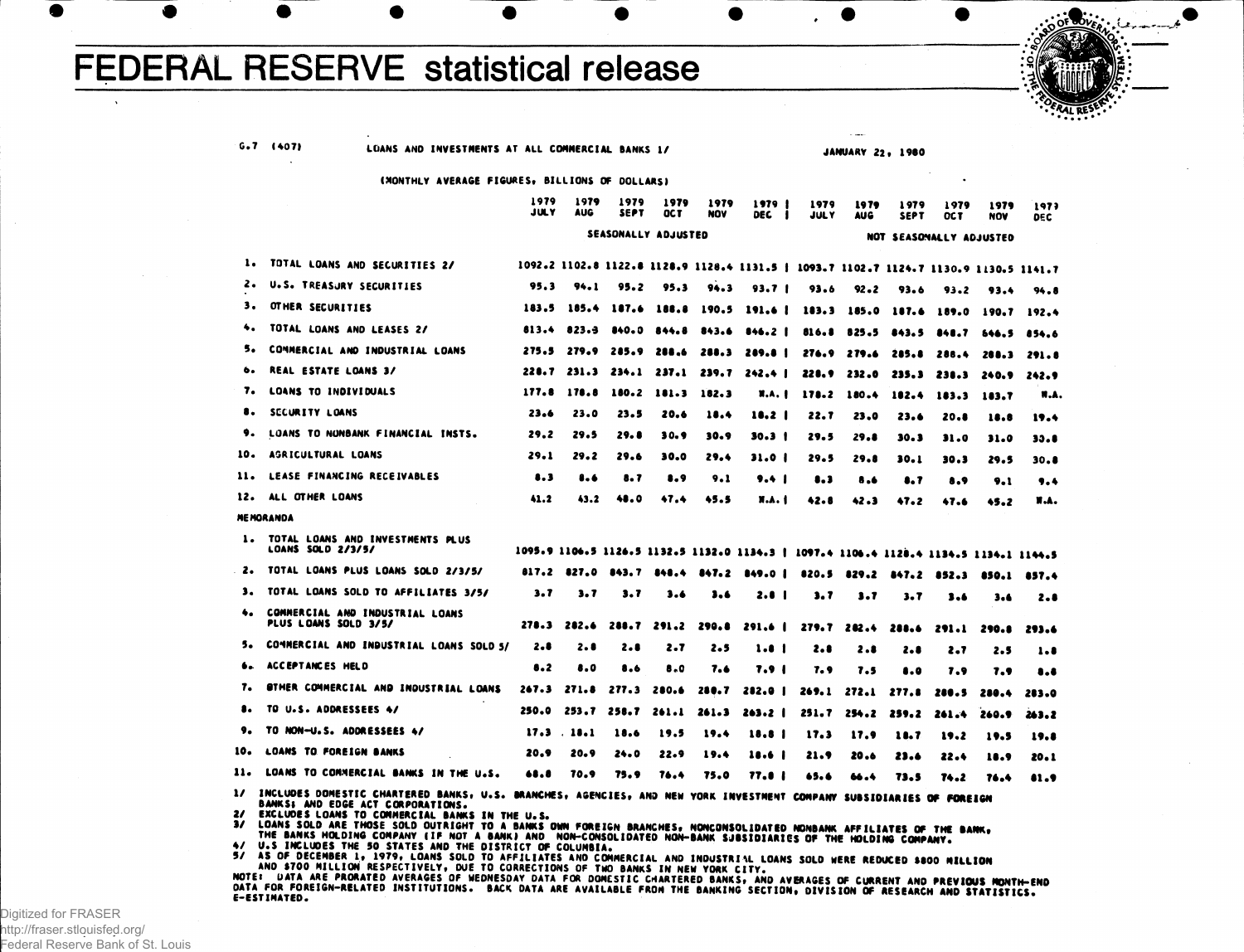G.7 (407)A LOANS AND INVESTMENTS AT DOMESTICALLY CHARTERED COMMERCIAL BANKS

JANUARY 22, 1980

|                                     | (AVERAGES OF WEDNESDAY FIGURES, BILLIONS OF DOLLARS)                                                                                                                                                                                                                                                                                                                                                    |                     |                    |                     |                                 |                                                                                                                                                                                                                                                                                                                                                                                                                                                                                        |                                                                                       |                                       |                    |                                 |                 |             |              |  |  |
|-------------------------------------|---------------------------------------------------------------------------------------------------------------------------------------------------------------------------------------------------------------------------------------------------------------------------------------------------------------------------------------------------------------------------------------------------------|---------------------|--------------------|---------------------|---------------------------------|----------------------------------------------------------------------------------------------------------------------------------------------------------------------------------------------------------------------------------------------------------------------------------------------------------------------------------------------------------------------------------------------------------------------------------------------------------------------------------------|---------------------------------------------------------------------------------------|---------------------------------------|--------------------|---------------------------------|-----------------|-------------|--------------|--|--|
|                                     | $\sim$                                                                                                                                                                                                                                                                                                                                                                                                  | 1979<br><b>JULY</b> | 1979<br><b>AUG</b> | 1979<br><b>SEPT</b> | 1979<br>OCT.                    | 1979<br>NOV                                                                                                                                                                                                                                                                                                                                                                                                                                                                            | 1979 <sub>1</sub><br>DEC I                                                            | 1979<br><b>JULY</b>                   | 1979<br><b>AUG</b> | 1979<br><b>SEPT</b>             | 1979<br>OC T    | 1979<br>NOV | 1979<br>DE C |  |  |
|                                     |                                                                                                                                                                                                                                                                                                                                                                                                         | SEASONALLY ADJUSTED |                    |                     |                                 |                                                                                                                                                                                                                                                                                                                                                                                                                                                                                        |                                                                                       | $\sim 100$<br>NOT SEASONALLY ADJUSTED |                    |                                 |                 |             |              |  |  |
| 1.                                  | TOTAL LOANS AND SECURITIES 2/                                                                                                                                                                                                                                                                                                                                                                           |                     |                    |                     |                                 |                                                                                                                                                                                                                                                                                                                                                                                                                                                                                        | 1032.4 1041.5 1056.4 1061.8 1064.3 1068.6   1033.5 1042.3 1058.7 1063.7 1066.6 1076.5 |                                       |                    |                                 |                 |             |              |  |  |
| 2.                                  | U.S. TREASURY SECURITIES                                                                                                                                                                                                                                                                                                                                                                                | 93.8                | 92.7               | 93.7                | 93.7                            | $92 - 7$                                                                                                                                                                                                                                                                                                                                                                                                                                                                               | $92.2$                                                                                | 92.2                                  | $90 - 8$           | 92.1                            | 91.5            | 91.7        | 93.2         |  |  |
| з.                                  | OTHER SECURITIES                                                                                                                                                                                                                                                                                                                                                                                        |                     |                    |                     |                                 |                                                                                                                                                                                                                                                                                                                                                                                                                                                                                        | 182.1 184.0 186.0 187.0 188.8 190.0                                                   |                                       |                    | 181.9 183.6 186.0               | 187.2           | 189.0       | 190.7        |  |  |
| 4.                                  | TOTAL LOANS AND LEASES 2/                                                                                                                                                                                                                                                                                                                                                                               | 756.4               |                    |                     |                                 |                                                                                                                                                                                                                                                                                                                                                                                                                                                                                        | 764.8 776.8 781.1 782.7 786.4                                                         |                                       |                    | 759.5 767.9 780.7 785.0 785.9   |                 |             | 792.7        |  |  |
| 5.                                  | COMMERCIAL AND INDUSTRIAL LOANS                                                                                                                                                                                                                                                                                                                                                                         | 241.0               | 244.0              |                     | $248.3$ $250.0$                 |                                                                                                                                                                                                                                                                                                                                                                                                                                                                                        | $249.1$ $250.1$                                                                       |                                       | $242.4$ $244.0$    |                                 | $248.3$ $249.8$ | 249.1       | 251.6        |  |  |
| 6.                                  | REAL ESTATE LOANS                                                                                                                                                                                                                                                                                                                                                                                       | $228 - 7$           | 231.3              |                     |                                 |                                                                                                                                                                                                                                                                                                                                                                                                                                                                                        | $234.1$ $237.1$ $239.7$ $242.4$                                                       |                                       |                    | $228.9$ $232.0$ $235.3$ $238.3$ |                 | 240.9       | 242.9        |  |  |
| 7.                                  | LOANS TO INDIVIDUALS                                                                                                                                                                                                                                                                                                                                                                                    |                     |                    |                     | 177.8 178.8 180.2 181.3 182.3   |                                                                                                                                                                                                                                                                                                                                                                                                                                                                                        | N.A.                                                                                  |                                       | $178.2$ 180.4      | 182.4                           | 183.3           | 183.7       | N.A.         |  |  |
| 8.                                  | SECURITY LOANS                                                                                                                                                                                                                                                                                                                                                                                          | 21.9                | $21 - 1$           | 21.8                | 19.4                            | 17.3                                                                                                                                                                                                                                                                                                                                                                                                                                                                                   | 17.3 <sub>1</sub>                                                                     | 21.0                                  | 21.3               | 22.0                            | 19.6            | 17.7        | 18.3         |  |  |
| 9. .                                | LOANS TO NONBANK FINANICAL INSTS.                                                                                                                                                                                                                                                                                                                                                                       | 28.3                | 28.6               | 29.0                | 29.4                            | 29.4                                                                                                                                                                                                                                                                                                                                                                                                                                                                                   | $29.6$ $\blacksquare$                                                                 | 28.6                                  | 28.9               | 29.5                            | 29.5            | 29.5        | 30.1         |  |  |
| 10.                                 | AGRICULTURAL LOANS                                                                                                                                                                                                                                                                                                                                                                                      | 29.1                | 29.2               | 29.6                | $30 - 0$                        | 29.4                                                                                                                                                                                                                                                                                                                                                                                                                                                                                   | $31.0$                                                                                | 29.5                                  | 29.8               | 30.1                            | $30 - 3$        | 29.5        | 30.8         |  |  |
| 11.                                 | LEASE FINANCING RECEIVABLES                                                                                                                                                                                                                                                                                                                                                                             | 8.3                 | 8.6                | $8 - 7$             | 8.9                             | 9.1                                                                                                                                                                                                                                                                                                                                                                                                                                                                                    | $9.4 \;   \;$                                                                         | $8 - 3$                               | 8.6                | $8 - 7$                         | 8.9             | 9.1         | 9.4          |  |  |
| 12.                                 | ALL OTHER LOANS                                                                                                                                                                                                                                                                                                                                                                                         | 21.5                | 23.5               | 25.0                | 25.0                            | 26.4                                                                                                                                                                                                                                                                                                                                                                                                                                                                                   | N.A. I                                                                                | 22.5                                  | 22.9               | 24.3                            | 25.3            | 26.3        | N.A.         |  |  |
|                                     | <b>MEMORANDA</b>                                                                                                                                                                                                                                                                                                                                                                                        |                     |                    |                     |                                 |                                                                                                                                                                                                                                                                                                                                                                                                                                                                                        | Þ                                                                                     |                                       |                    |                                 |                 |             |              |  |  |
| 1.                                  | TOTAL LOANS AND INVESTMENTS<br>PLUS LOANS SOLD 2/3/5/                                                                                                                                                                                                                                                                                                                                                   |                     |                    |                     |                                 |                                                                                                                                                                                                                                                                                                                                                                                                                                                                                        | 1036.1 1045.2 1060.2 1065.4 1067.8 1071.4   1037.3 1046.0 1062.5 1067.3 1070.1 1079.3 |                                       |                    |                                 |                 |             |              |  |  |
| 2.                                  | TOTAL LOANS PLUS LOANS SOLD 2/3/5/                                                                                                                                                                                                                                                                                                                                                                      |                     |                    |                     |                                 |                                                                                                                                                                                                                                                                                                                                                                                                                                                                                        | 760.2 768.5 780.5 784.7 786.3 789.2   763.2 771.6 784.4 788.6                         |                                       |                    |                                 |                 | 789.4       | 795.5        |  |  |
| з.                                  | TOTAL LOANS SOLD TO AFFILIATES 3/5/                                                                                                                                                                                                                                                                                                                                                                     | 3.7                 | 3.7                | 3.7                 | $3 - 6$                         | 3.6                                                                                                                                                                                                                                                                                                                                                                                                                                                                                    | 2.8 <sub>1</sub>                                                                      | 3.7                                   | 3.7                | 3.7                             | 3.6             | 3.6         | 2.8          |  |  |
| 4.                                  | COMMERCIAL AND INDUSTRIAL LOANS<br>PLUS LOANS SOLD 3/5/                                                                                                                                                                                                                                                                                                                                                 | 243.7               | 246.8              | 251.0               | 252.7                           | 251.6                                                                                                                                                                                                                                                                                                                                                                                                                                                                                  | $251.9$ 1                                                                             | 245.2                                 | 246.8              | 251.0                           | 252.5           | 251.6       | 253.4        |  |  |
| 5.                                  | COMMERCIAL AND INDUSTRIAL LOANS SOLD 5/                                                                                                                                                                                                                                                                                                                                                                 | $2 - 8$             | $2 - 8$            | $2 - 8$             | 2.7                             | 2.5                                                                                                                                                                                                                                                                                                                                                                                                                                                                                    | 1.8 <sub>1</sub>                                                                      | 2.8                                   | 2.8                | 2.8                             | 2.7             | 2.5         | 1.8          |  |  |
| 6.                                  | ACCEPTANCES HELD                                                                                                                                                                                                                                                                                                                                                                                        | 4.5                 | 4.3                | 4.6                 | 3.6                             | 3.5                                                                                                                                                                                                                                                                                                                                                                                                                                                                                    | 4.0 <sub>1</sub>                                                                      | 4.1                                   | 3.7                | 4.0                             | 3.7             | 3.9         | 4.9          |  |  |
| 7.                                  | OTHER COMMERCIAL AND INDUSTRIAL LOANS                                                                                                                                                                                                                                                                                                                                                                   | 236.5               | 239.7              | 243.7               | 246.4                           | 245.6                                                                                                                                                                                                                                                                                                                                                                                                                                                                                  | $246.1$ $\pm$                                                                         | 238.3                                 | 240.3              | 244.3                           | 246.1           | 245.2       | 246.7        |  |  |
| 8.                                  | TO. U.S. ADDRESSEES 4/                                                                                                                                                                                                                                                                                                                                                                                  |                     | $230.2$ $233.3$    | 237.3               | 239.4                           | 239.1                                                                                                                                                                                                                                                                                                                                                                                                                                                                                  | $240.4$ $\pm$                                                                         | 232.1                                 | 234.0              | 237.8                           | 239.4           | 238.6       | $240 - 2$    |  |  |
| 9.                                  | TO NON-U.S. ADDRESSEES 4/                                                                                                                                                                                                                                                                                                                                                                               | 6.3                 | 6.4                | 6.4                 | 7.0                             | 6.6                                                                                                                                                                                                                                                                                                                                                                                                                                                                                    | 5.7 <sub>1</sub>                                                                      | 6.2                                   | $6 - 3$            | 6.6                             | 6.7             | 6.6         | 6.5          |  |  |
| 10.                                 | LOANS TO FOREIGN BANKS                                                                                                                                                                                                                                                                                                                                                                                  | 7.0                 | 7.0                | 7.5                 | 7.6                             | 7.4                                                                                                                                                                                                                                                                                                                                                                                                                                                                                    | 7.1                                                                                   | 7.2                                   | 7.1                | 7.6                             | 7.8             | 7.5         | 7.5          |  |  |
| 11.                                 | LOANS TO COMMERCIAL BANKS IN THE U.S.                                                                                                                                                                                                                                                                                                                                                                   |                     | ----- -----        | $\frac{1}{2}$       | $\qquad \qquad -\qquad -\qquad$ | $\begin{array}{cccccccccccccc} \multicolumn{2}{c}{} & \multicolumn{2}{c}{} & \multicolumn{2}{c}{} & \multicolumn{2}{c}{} & \multicolumn{2}{c}{} & \multicolumn{2}{c}{} & \multicolumn{2}{c}{} & \multicolumn{2}{c}{} & \multicolumn{2}{c}{} & \multicolumn{2}{c}{} & \multicolumn{2}{c}{} & \multicolumn{2}{c}{} & \multicolumn{2}{c}{} & \multicolumn{2}{c}{} & \multicolumn{2}{c}{} & \multicolumn{2}{c}{} & \multicolumn{2}{c}{} & \multicolumn{2}{c}{} & \multicolumn{2}{c}{} & \$ | -----                                                                                 | $52 - 3$                              | $53 - 4$           | 58.9                            | 57.6            | 58.0        | 63.4         |  |  |
| $\mathbf{1}$<br>$\mathbf{21}$<br>3/ | DOMESTICALLY CHARTERED BANKS ARE THOSE WITH NATIONAL OR STATE CHARTERS WHETHER FOREIGN OWNED OR DOMESTICALLY OWNED.<br>EXCLUDES LOANS TO COMMERCIAL BANKS IN THE U.S.<br>LOANS SOLD ARE THOSE SOLD OUTRIGHT TO A BANKS OWN FOREIGN BRANCHES, NON-CONSOLIDATED NONBANK AFFILIATES OF THE BANK,<br>THE RANKS HOLDING COMPANY ITE NOT A RANKLAND NON-CONSOLIDATED NONDANK SUPSIDIARIES OF THE HOLDING COMP |                     |                    |                     |                                 |                                                                                                                                                                                                                                                                                                                                                                                                                                                                                        |                                                                                       |                                       |                    |                                 |                 |             |              |  |  |

THE BANKS HOLDING COMPANY (IF NOT A BANK) AND NON-CONSOLIDATED NONBANK SUBSIDIARIES OF THE HOLDING COMPANY.<br>4/ U.S. INCLUDES THE 50 STATES AND THE DISTRICT OF COLUMBIA.

57 AS OF DECEMBER 1, 1979, LOANS SOLD TO AFFILIATES AND COMMERCIAL AND INDUSTRIAL LOANS SOLD WERE REDUCED \$800 MILLION<br>AND 700 MILLION RESPECTIVELY, DUE TO CORRECTIONS OF TWO BANKS IN NEW YORK CITY.<br>NOTE: DATA NOT AVAILABL E-ESTIMATED .

Digitized for FRASER http://fraser.stlouisfed.org/ Federal Reserve Bank of St. Louis